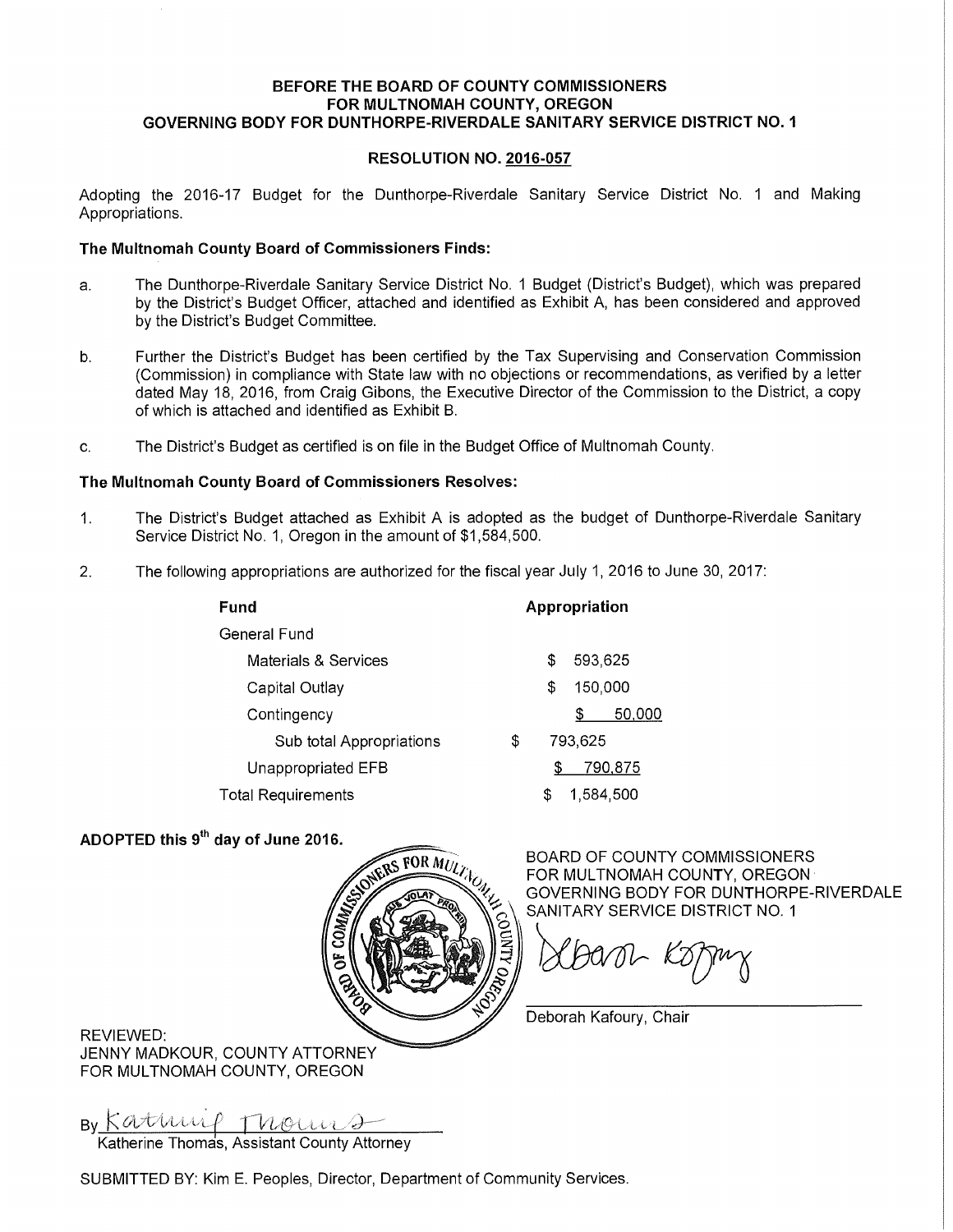#### EXHIBIT A

## DUNTHORPE-RIVERDALE SEWER DISTRICT NO. 1 **Budget Committee Approval**

The following members of the budget committee for the Dunthorpe-Riverdale Sewer District met on April 28, 2016 and approved the proposed budget for Fiscal Year 2016-2017:

| Deborah Kafoury      |                 |
|----------------------|-----------------|
| <b>Jules Bailey</b>  |                 |
| <b>Loretta Smith</b> | ۰               |
| <b>Judy Shiprack</b> |                 |
| Diane McKeel         | Diane<br>m Keel |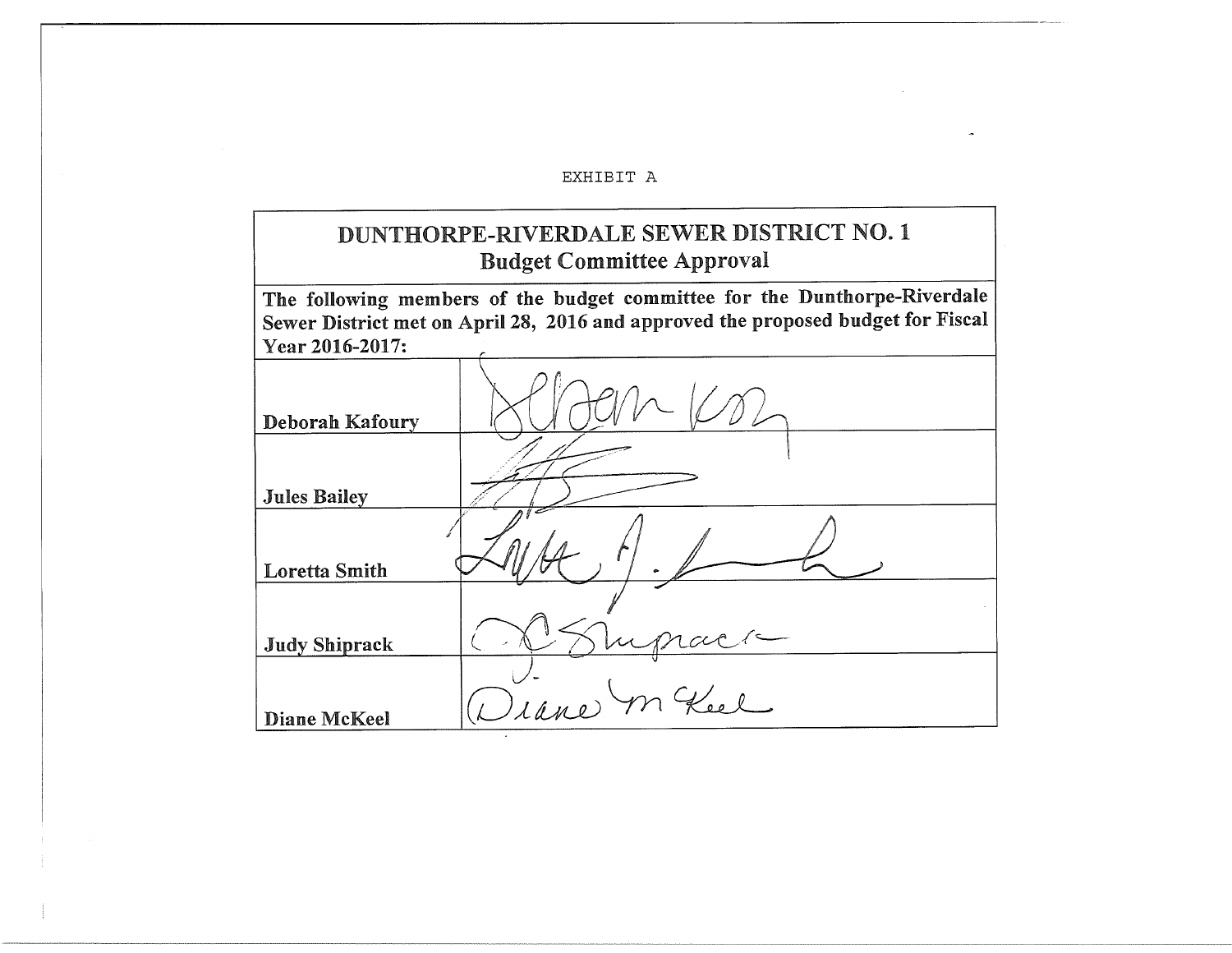## **MULTNOMAH COUNTY SERVICE DISTRICT APPROVED BUDGET FOR FISCAL YEAR 2016-2017**

#### **Budget Message — Dunthorpe-Riverdale Sanitary Service District No. 1**

This District was formed in the middle 1960's and by 1970 had removed a significant source of pollution from the Willamette River. Its 569 clients are mainly located in unincorporated Multnomah County with a few customers in northern Clackamas County. Through its wastewater management program, the District is able to provide high quality service to ratepayers while protecting the area's sensitive surface water features from sanitary sewer overflows.

The District contracts with the City of Portland's Bureau of Environmental Services (BES) to maintain the District's lines and treats the sewage flow at Portland's Tryon Creek Wastewater Treatment Plant. BES also provides design and engineering services for construction, reconstruction, and/or improvement of District facilities. The County's Department of Community Service's performs financial and administrative services to the District and its customers. The District continues to coordinate planned capital maintenance projects with the City of Portland BES. The fiscal year 2016 - 2017 capital program is proposed at \$150,000 to respond to pipe rehabilitation projects to eliminate inflow and infiltration of ground water into the sewer lines.

The completion of the Riverview Force Main project in FY 2016 completes a ten year capital improvement cycle for the District. Back in 2006 the District developed a 20 year sanitary systems facility plan to ensure a reliable sewer system is operating for the residents served and to steer the budget to meet the capital demands. At the close of FY 2016 the District will have performed over \$3,000,000 in capital maintenance activities, all identified in the plan.

The current service charge is \$130.00 per month for an individual home connection. For fiscal year 2016 - 2017 the District proposes to lower the rate to \$105 per month as scheduled capital work is now complete. The new rate provides the District with the necessary operating resources to match needs. An unappropriated ending fund balance at \$790,875 is intended to support the District's future capital needs now projected in 2024.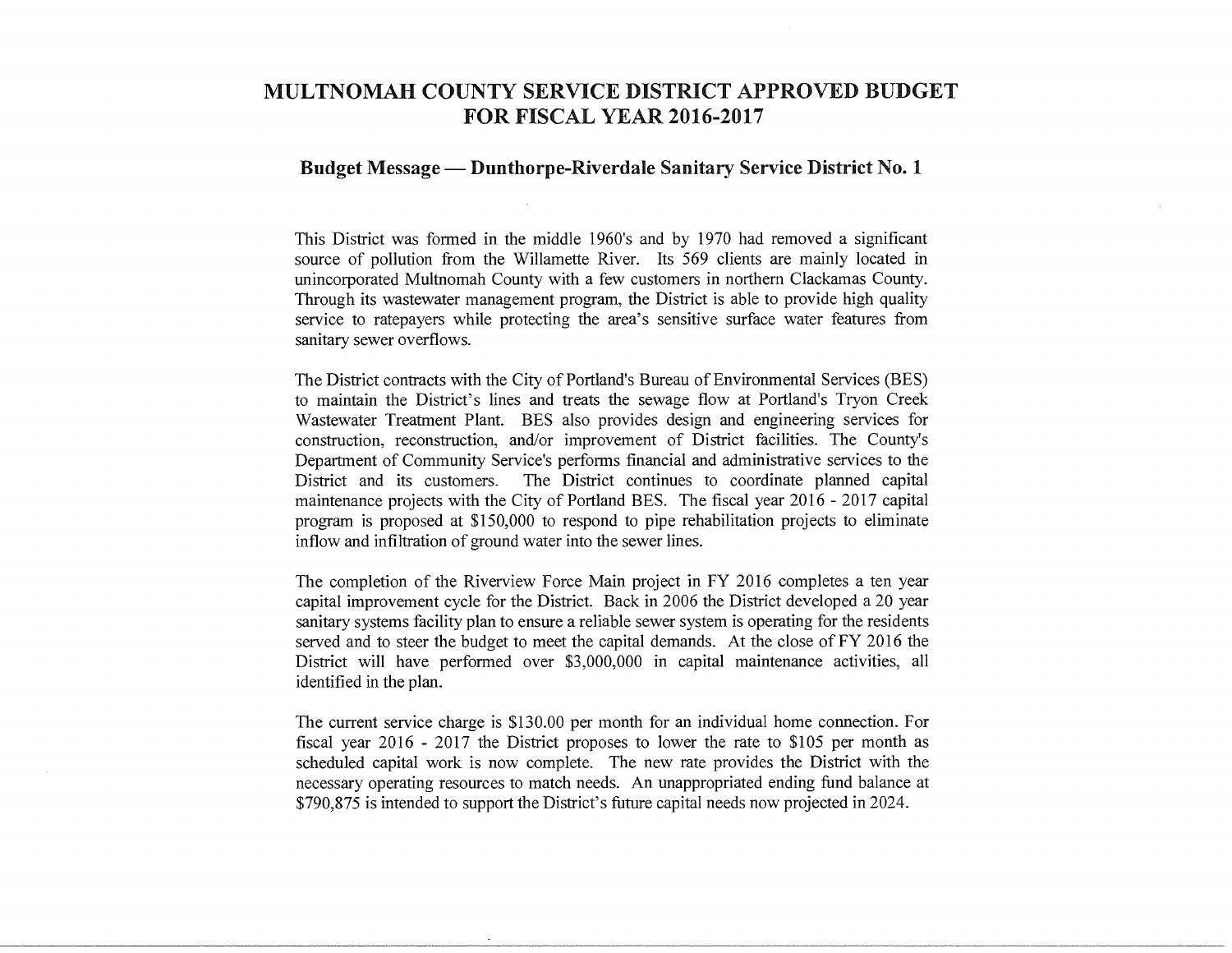| $LB-20$         |                                                | <b>GENERAL</b>                      | DUNTHORPE-RIVERDALE DISTRICT No. 1         |                                                     |                                      |                                        |                              |                           |
|-----------------|------------------------------------------------|-------------------------------------|--------------------------------------------|-----------------------------------------------------|--------------------------------------|----------------------------------------|------------------------------|---------------------------|
|                 |                                                |                                     | (Fund)                                     | (Name of Municipal Corporation)                     |                                      |                                        |                              |                           |
|                 | <b>Historical Data</b>                         |                                     |                                            |                                                     | Budget for Next Year 2016 - 2017     |                                        |                              |                           |
|                 | Actual<br>Second Preceding<br>Year 2013 - 2014 | First Preceding<br>Year 2014 - 2015 | Adopted Budget<br>This Year<br>2015 - 2016 | <b>RESOURCE DESCRIPTION</b>                         | Proposed By<br><b>Budget Officer</b> | Approved By<br><b>Budget Committee</b> | Adopted By<br>Governing Body |                           |
|                 |                                                |                                     |                                            |                                                     |                                      |                                        |                              |                           |
|                 |                                                |                                     |                                            | 1. Available cash on hand* (cash basis) or          |                                      |                                        |                              |                           |
| $\overline{2}$  | 1,195,854                                      | 1,475,810                           | 1,600,000                                  | 2. Net working capital (accrual basis)              | 862,000                              | 862,000                                |                              | $\overline{2}$            |
| 3 <sup>1</sup>  | 14,244                                         | 13,987                              | 12,500                                     | 3. Previously levied taxes estimated to be received | 12,500                               | 12,500                                 |                              | $\overline{\overline{3}}$ |
|                 | 6,228                                          | 7,913                               | 4,000                                      | 4. Interest                                         | 7,500                                | 7,500                                  |                              | 4                         |
| 5 <sub>l</sub>  |                                                |                                     |                                            |                                                     |                                      |                                        |                              | 5                         |
| $6 \mid$        |                                                |                                     |                                            | <b>OTHER RESOURCES</b><br>6                         |                                      |                                        |                              | 6                         |
| $\overline{7}$  |                                                | 18,901                              | 2,500                                      | Connection Fees / System Development Charge         | 2,500                                | 2,500                                  |                              | $\overline{7}$            |
| 8               | 860,430                                        | 865,459                             | 865,000                                    | 8 Sewer Assessments                                 | 700,000                              | 700,000                                |                              | $\,$ 8                    |
| $\mathbf{9}$    | 729                                            | 372                                 |                                            | 9 Assessments Other                                 |                                      |                                        |                              | 9                         |
| 11              | 1,526                                          |                                     |                                            | 11 Reimbursment for Powers Court Properties         |                                      |                                        |                              | $\overline{11}$           |
| 12              |                                                |                                     |                                            | 12                                                  |                                      |                                        |                              | $\overline{12}$           |
| 13              |                                                |                                     |                                            | 13                                                  |                                      |                                        |                              | $\overline{13}$           |
| 14              |                                                |                                     |                                            | 14                                                  |                                      |                                        |                              | $\overline{14}$           |
| 15              |                                                |                                     |                                            | 15                                                  |                                      |                                        |                              | $\overline{15}$           |
| 16              |                                                |                                     |                                            | 16                                                  |                                      |                                        |                              | $\overline{16}$           |
| $\overline{17}$ |                                                |                                     |                                            | 17                                                  |                                      |                                        |                              | $\overline{17}$           |
| 18              |                                                |                                     |                                            | 18                                                  |                                      |                                        |                              | $\overline{18}$           |
| 19              |                                                |                                     |                                            | 19                                                  |                                      |                                        |                              | $\overline{19}$           |
| 20              |                                                |                                     |                                            | 20                                                  |                                      |                                        |                              | 20                        |
| 21              |                                                |                                     |                                            | $\overline{21}$                                     |                                      |                                        |                              | $\overline{21}$           |
| $\overline{22}$ |                                                |                                     |                                            | $\overline{22}$                                     |                                      |                                        |                              | $\overline{22}$           |
| 23              |                                                |                                     |                                            | 23                                                  |                                      |                                        |                              | $\overline{23}$           |
| 24              |                                                |                                     |                                            | $\overline{24}$                                     |                                      |                                        |                              | $\overline{24}$           |
| 25              |                                                |                                     |                                            | 25                                                  |                                      |                                        |                              | $\overline{25}$           |
| $\overline{26}$ |                                                |                                     |                                            | 26                                                  |                                      |                                        |                              | $\overline{26}$           |
| 27              |                                                |                                     |                                            | $\overline{27}$                                     |                                      |                                        |                              | 27                        |
| 28              |                                                |                                     |                                            | 28                                                  |                                      |                                        |                              | 28                        |
| 29              | 2,079,011                                      | 2,382,442                           | 2,484,000                                  | 29. Total resources, except taxes to be levied      | 1,584,500                            | 1,584,500                              | 0                            | 29                        |
| 30 <sub>0</sub> |                                                |                                     |                                            | 30. Taxes estimated to be received                  |                                      |                                        |                              | 30                        |
| 31              |                                                |                                     |                                            | 31. Taxes collected in year levied                  |                                      |                                        |                              | $\overline{31}$           |
| 32              | 2,079,011                                      | 2,382,442                           | 2,484,000                                  | <b>32. TOTAL RESOURCES</b>                          | 1,584,500                            | 1,584,500                              | 0                            | 32                        |

\*The balance of cash, cash equivalents and investments in the fund at the beginning of the budget year

**FORM** 

# **RESOURCES**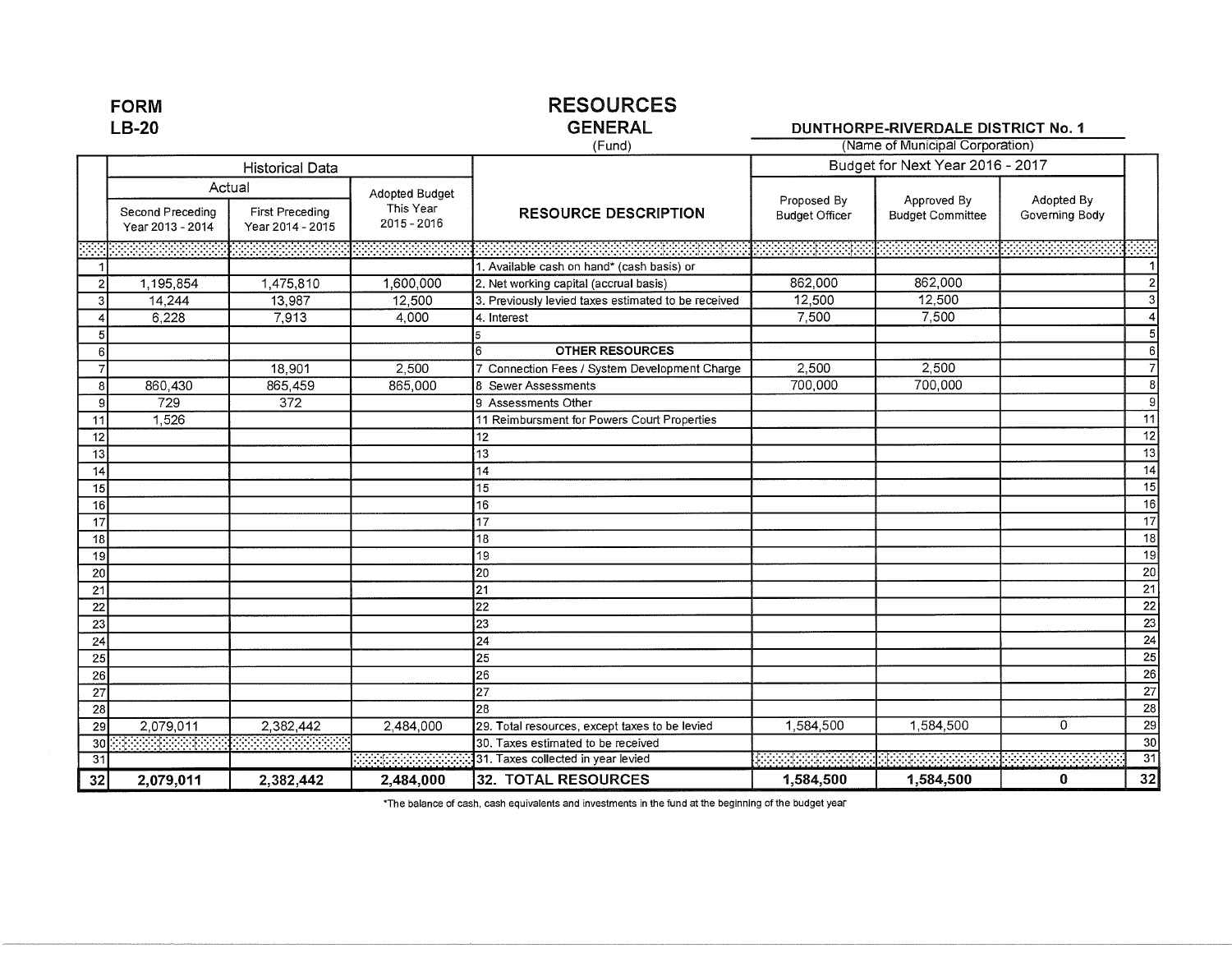### **REQUIREMENTS SUMMARY**

### **FORM**  $LB-30$

### BY FUND, ORGANIZATIONAL UNIT OR PROGRAM

**GENERAL** 

DUNTHORPE-RIVERDALE SERVICE DISTRICT No. 1

|                | <b>Historical Data</b>   |                        |                | <b>REQUIREMENTS DESCRIPTION</b>        | Budget For Next Year 2016 - 2017 |                         |                |                         |
|----------------|--------------------------|------------------------|----------------|----------------------------------------|----------------------------------|-------------------------|----------------|-------------------------|
|                | Actual<br>Adopted Budget |                        |                |                                        |                                  |                         |                |                         |
|                | Second Preceding         | <b>First Preceding</b> | This Year      |                                        | Proprosed By                     | Approved By             | Adopted By     |                         |
|                | Year 2013 - 2014         | Year 2014 - 2015       | 2015 - 2016    |                                        | <b>Budget Officer</b>            | <b>Budget Committee</b> | Governing Body |                         |
|                |                          |                        |                | PERSONNEL SERVICES                     |                                  |                         |                |                         |
|                |                          |                        |                |                                        |                                  |                         |                |                         |
| $\overline{2}$ |                          |                        |                |                                        |                                  |                         |                | $\overline{2}$          |
| 3              |                          |                        |                | 3                                      |                                  |                         |                | $\overline{\mathbf{3}}$ |
|                |                          |                        |                |                                        |                                  |                         |                | $\overline{4}$          |
| 5              |                          |                        |                | 5                                      |                                  |                         |                | $\overline{\mathbf{5}}$ |
| 6              |                          |                        |                | ĥ.                                     |                                  |                         |                | 6                       |
|                | $\mathbf 0$              | 0                      | 0              | 7 TOTAL PERSONNEL SERVICES             | $\mathbf 0$                      | 0                       | $\mathbf 0$    | $\overline{7}$          |
|                |                          |                        |                | <b>MATERIALS AND SERVICES</b>          |                                  |                         |                |                         |
| 8              | 461,187                  | 487,989                | 515,000        | System maintenance and disposal        | 553,625                          | 553.625                 |                | 8                       |
| 9              | 34,204                   | 45,178                 | 40,000         | l9.<br><b>Administrative Costs</b>     | 40,000                           | 40,000                  |                | $\overline{9}$          |
| 10             | 2,930                    | 3,561                  | 0              | 10 Other District Expenses             |                                  |                         |                | $\overline{10}$         |
| 11             |                          | 9,558                  | $\overline{0}$ | 11 Pass-through (Connection Permit)    |                                  |                         |                | 11                      |
| 12             | 4,503                    |                        |                | 12 Write Off Un-collectable            |                                  |                         |                | $\overline{12}$         |
| 13             |                          |                        |                | 13                                     |                                  |                         |                | $\overline{13}$         |
| 14             | 502,824                  | 546,286                | 555,000        | 14 TOTAL MATERIALS AND SERVICES        | 593,625                          | 593,625                 | $\mathbf{0}$   | 14                      |
|                |                          |                        |                | CAPITAL OUTLAY                         |                                  |                         |                |                         |
| 15             | 100,377                  | 285,418                |                | 15                                     |                                  |                         |                | 15                      |
| 16             |                          |                        |                | 16 Elk Rock By Pass                    |                                  |                         |                | 16                      |
| 17             |                          |                        | 1,100,000      | 17 Riverview Force Main Rehabilitation |                                  |                         |                | $\overline{17}$         |
| 18             |                          |                        |                | 18 Elk Rock Pump Station               |                                  |                         |                | $\overline{18}$         |
| 19             |                          |                        | 25,000         | 19 Miscellaneous Pipe Repairs          | 150,000                          | 150,000                 |                | $\overline{19}$         |
| 20             |                          |                        |                | 20                                     |                                  |                         |                | $\overline{20}$         |
| 21             | 100,377                  | 285,418                | 1,125,000      | 21 TOTAL CAPITAL OUTLAY                | 150,000                          | 150,000                 | $\bf{0}$       | 21                      |
|                |                          |                        |                | TRANSFERRED TO OTHER FUNDS             |                                  |                         |                |                         |
| 22             |                          |                        |                | 22                                     |                                  |                         |                | 22                      |
| 23             |                          |                        |                | 23                                     |                                  |                         |                | $\overline{23}$         |
| 24             |                          |                        |                | $\overline{24}$                        |                                  |                         |                | $\overline{24}$         |
| 25             | $\mathbf{0}$             | $\mathbf{0}$           | $\mathbf{0}$   | <b>25 TOTAL TRANSFERS</b>              | Ō                                | $\mathbf{0}$            | $\mathbf{0}$   | $\overline{25}$         |
|                |                          |                        | 50,000         | <b>26 OPERATING CONTINGENCY</b>        | 50,000                           | 50,000                  |                |                         |
| 26             | 1,475,810                | 1,550,738              |                | 27 Ending balance (prior years)        |                                  |                         |                | $\overline{26}$         |
| 27             |                          |                        | 754,000        | 28 UNAPPROPRIATED ENDING FUND BALANCE  | 790,875                          | 790,875                 |                | $\overline{27}$         |
| 28             | 2,079,011                | 2,382,442              | 2,484,000      | <b>TOTAL REQUIREMENTS</b><br>l29       | 1,584,500                        | 1,584,500               | $\mathbf 0$    | 28                      |

150-504-030 (Rev 01/13)